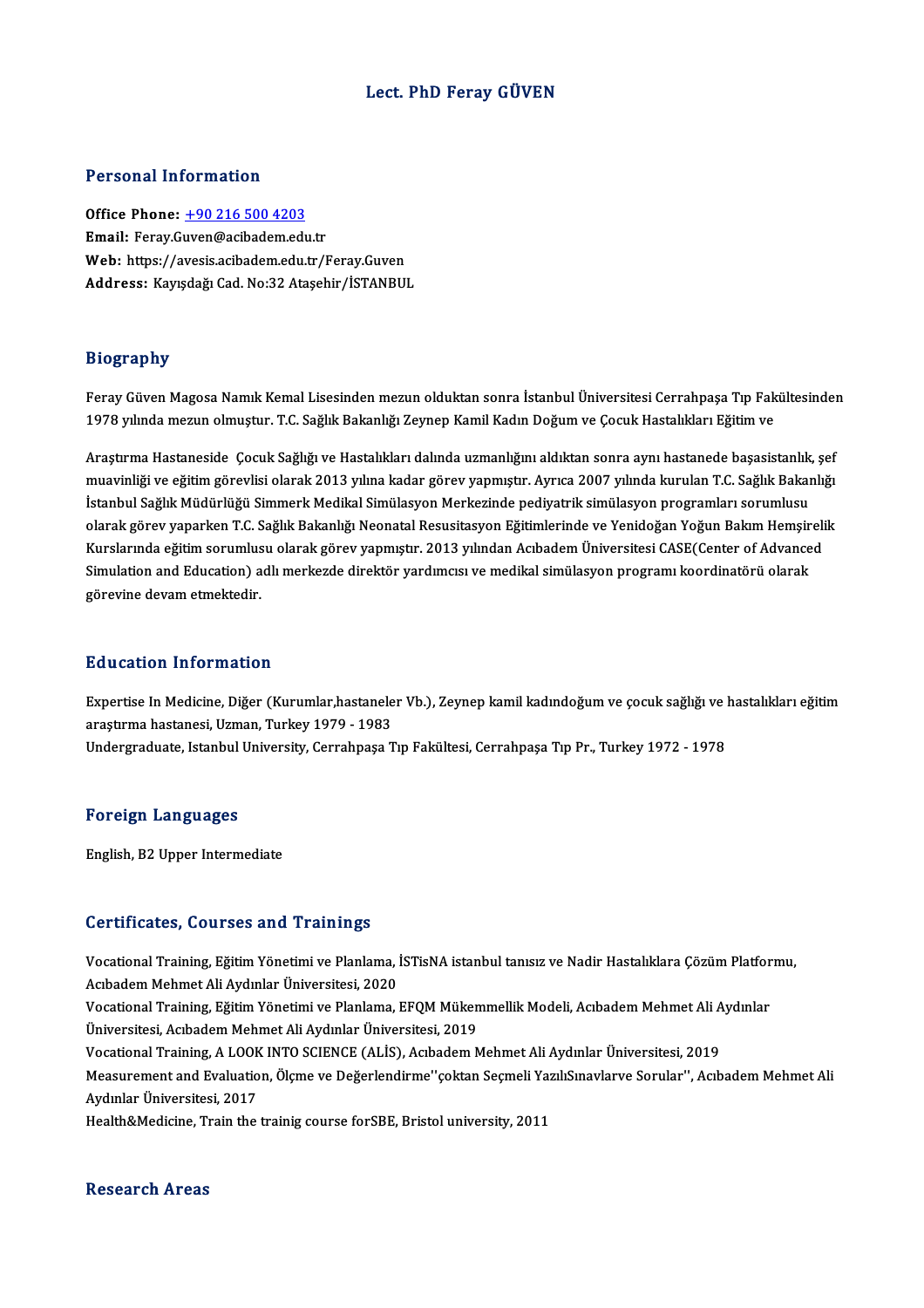## Academic Titles / Tasks

A**cademic Titles / Tasks**<br>Lecturer, Acibadem Mehmet Ali Aydinlar University, Vocational School Of Health Services, First And Emergency Aid,<br>2013 - Continues 11021111021111<br>Lecturer, Acibade<br>2013 - Continues

## 2013 - Continues<br>Academic and Administrative Experience

Deputy Director of the Center, Acibadem Mehmet Ali Aydinlar University, 2014 - Continues

### Courses

Courses<br>MESLEKİ UYGULAMA ESASLARI 1, Associate Degree, 2021 - 2022<br>RESÜSİTASYON, Associate Degree, 2020, 2021 SSATTES<br>MESLEKİ UYGULAMA ESASLARI 1, Associate De;<br>RESÜSİTASYON, Associate Degree, 2020 - 2021<br>ACU HASTA BAKIMI 1, Associate Degree, 2021 MESLEKİ UYGULAMA ESASLARI 1, Associate Degree, 20<br>RESÜSİTASYON, Associate Degree, 2020 - 2021<br>ACİL HASTA BAKIMI 1, Associate Degree, 2021 - 2022<br>İLK VE ACİL YARDIM UYGULAMALARL2, Associate Deg RESÜSİTASYON, Associate Degree, 2020 - 2021<br>ACİL HASTA BAKIMI 1, Associate Degree, 2021 - 2022<br>İLK VE ACİL YARDIM UYGULAMALARI 2, Associate Degree, 2020 - 2021 ACİL HASTA BAKIMI 1, Associate Degree, 2021 - 2022<br>İLK VE ACİL YARDIM UYGULAMALARI 2, Associate Degree, 2020 - 2021<br>İLK VE ACİL YARDIM UYGULAMALARI 1, Associate Degree, 2021 - 2022<br>TRAVMA, Associate Degree, 2020, 2021 İLK VE ACİL YARDIM UYGULAMALARI 2,<br>İLK VE ACİL YARDIM UYGULAMALARI 1,<br>TRAVMA, Associate Degree, 2020 - 2021<br>İLK VE ACİL YARDIM UYCULAMALARI 2 İLK VE ACİL YARDIM UYGULAMALARI 1, Associate Degree, 2021 - 2022<br>TRAVMA, Associate Degree, 2020 - 2021<br>İLK VE ACİL YARDIM UYGULAMALARI 3, Associate Degree, 2021 - 2022<br>İLK VE ACİL YARDIM UYGULAMALARI 3, Associate Degree, 2 TRAVMA, Associate Degree, 2020 - 2021<br>İLK VE ACİL YARDIM UYGULAMALARI 3, Associate Degree, 2021 - 2022<br>İLK VE ACİL YARDIM UYGULAMALARI 2, Associate Degree, 2020 - 2021<br>İLK VE ACİL YARDIM UYGULAMALARI 4, Associate Degree, 2 İLK VE ACİL YARDIM UYGULAMALARI 3, Associate Degree, 2021 - 2022<br>İLK VE ACİL YARDIM UYGULAMALARI 2, Associate Degree, 2020 - 2021<br>İLK VE ACİL YARDIM UYGULAMALARI 4, Associate Degree, 2020 - 2021<br>İLK VE ACİL YARDIM UYGULAMA İLK VE ACİL YARDIM UYGULAMALARI 2, Associate Degree, 2020 - 2021<br>İLK VE ACİL YARDIM UYGULAMALARI 4, Associate Degree, 2020 - 2021<br>İLK VE ACİL YARDIM UYGULAMALARI 1, Associate Degree, 2021 - 2022<br>PESÜSİTASYON, Associate Deg İLK VE ACİL YARDIM UYGULAMALARI 4, Associ<br>İLK VE ACİL YARDIM UYGULAMALARI 1, Associ<br>RESÜSİTASYON, Associate Degree, 2020 - 2021<br>İLK VE ACİL YARDIM UYCULAMALARI 2, Associ İLK VE ACİL YARDIM UYGULAMALARI 1, Associate Degree, 2021 - 2022<br>RESÜSİTASYON, Associate Degree, 2020 - 2021<br>İLK VE ACİL YARDIM UYGULAMALARI 3, Associate Degree, 2021 - 2022<br>MESLEKİ UYGULAMA ESASLARL1, Associate Degree, 20 RESÜSİTASYON, Associate Degree, 2020 - 2021<br>İLK VE ACİL YARDIM UYGULAMALARI 3, Associate Degree, 2021 - 2022<br>MESLEKİ UYGULAMA ESASLARI 1, Associate Degree, 2021 - 2022 iLK VE ACİL YARDIM UYGULAMALARI 3, Associate Degree, 2021 - 2022<br>MESLEKİ UYGULAMA ESASLARI 1, Associate Degree, 2021 - 2022<br>PEDIATRICS AND PEDIATRIC SURGERY CLERKSHIP PROGRAM , Undergraduate, 2020 - 2021<br>Asil Balum ve <sup>ill</sup> MESLEKİ UYGULAMA ESASLARI 1, Associate Degree, 2<br>PEDIATRICS AND PEDIATRIC SURGERY CLERKSHIP PR<br>Acil Bakım ve İlk Yardım, Undergraduate, 2020 - 2021<br>TRAVMA, Associate Degree, 2020, 2021 PEDIATRICS AND PEDIATRIC SURGERY C<br>Acil Bakım ve İlk Yardım, Undergraduate,<br>TRAVMA, Associate Degree, 2020 - 2021<br>İLK VE ACİL YARDIM UYCULAMALARLA Acil Bakım ve İlk Yardım, Undergraduate, 2020 - 2021<br>TRAVMA, Associate Degree, 2020 - 2021<br>İLK VE ACİL YARDIM UYGULAMALARI 4, Associate Degree, 2020 - 2021<br>ACİL HASTA RAKIMI 1. Associate Degree, 2021 - 2022 TRAVMA, Associate Degree, 2020 - 2021<br>İLK VE ACİL YARDIM UYGULAMALARI 4, Associate Deg<br>ACİL HASTA BAKIMI 1, Associate Degree, 2021 - 2022 ACIL HASTA BAKIMI 1, Associate Degree, 2021 - 2022<br>Articles Published in Journals That Entered SCI, SSCI and AHCI Indexes

rticles Published in Journals That Entered SCI, SSCI and AHCI Indexes<br>I. Comparison of self versus expert-assisted feedback for cricothyroidotomy training: a randomized<br>trial nes<br>Compo<br>trial<br>Aldin Comparison of self versus expert-assisted feedback for cricothyroidotomy tra<br>trial<br>Aldinc H., Gun C., Yaylaci S., Senuren C. O. , Guven F., Sahiner M., Kayayurt K., Turkmen S.<br>PMC MEDICAL EDUCATION wal 22, no 455, nn 1,7,

trial<br>Aldinc H., Gun C., Yaylaci S., Senuren C. O. , Guven F., Sahiner M., Kayayurt K., Turkmen S.<br>BMC MEDICAL EDUCATION, vol.22, no.455, pp.1-7, 2022 (Journal Indexed in SCI) Aldinc H., Gun C., Yaylaci S., Senuren C. O., Guven F., Sahiner M., Kayayurt K., Turkmen S.<br>BMC MEDICAL EDUCATION, vol.22, no.455, pp.1-7, 2022 (Journal Indexed in SCI)<br>II. The Effectiveness of Different E-Learning Modalit

BMC MEDICAL EDUCATION, vol.22, no.455, pp.1-7, 2022 (Journal Indexed in SCI)<br>The Effectiveness of Different E-Learning Modalities in Enhancing Neonatal Cardiopulmonary<br>Resuscitation: Principles, Knowledge, and Communicatio The Effec<br>Resuscita<br>Students<br>VAVI ACI S Resuscitation: Principles, Knowledge, and Communication Skills of Undergraduate Paramedic<br>Students<br>YAYLACI S., GÜVEN F. Students<br>YAYLACI S., GÜVEN F.<br>PREHOSPITAL AND DISASTER MEDICINE, vol.36, no.5, pp.576-585, 2021 (Journal Indexed in SCI)<br>The effect of web based learning in nedigtric besis life support (R BLS) training.

YAYLACI S., GÜVEN F.<br>PREHOSPITAL AND DISASTER MEDICINE, vol.36, no.5, pp.576-585, 2021 (Journal Indexed in<br>III. The effect of web-based learning in pediatric basic life support (P-BLS) training PREHOSPITAL AND DISASTER MEDICINE, vol.36, no.5, <sub>1</sub><br>The effect of web-based learning in pediatric bas<br>AKSOY M. E. , GÜVEN F., SAYALI M. E. , KİTAPÇIOĞLU D.<br>COMPUTERS IN HUMAN REHAVIOR vol.94, np.56,61, 24 III. The effect of web-based learning in pediatric basic life support (P-BLS) training<br>AKSOY M. E., GÜVEN F., SAYALI M. E., KİTAPÇIOĞLU D.<br>COMPUTERS IN HUMAN BEHAVIOR, vol.94, pp.56-61, 2019 (Journal Indexed in SSCI)